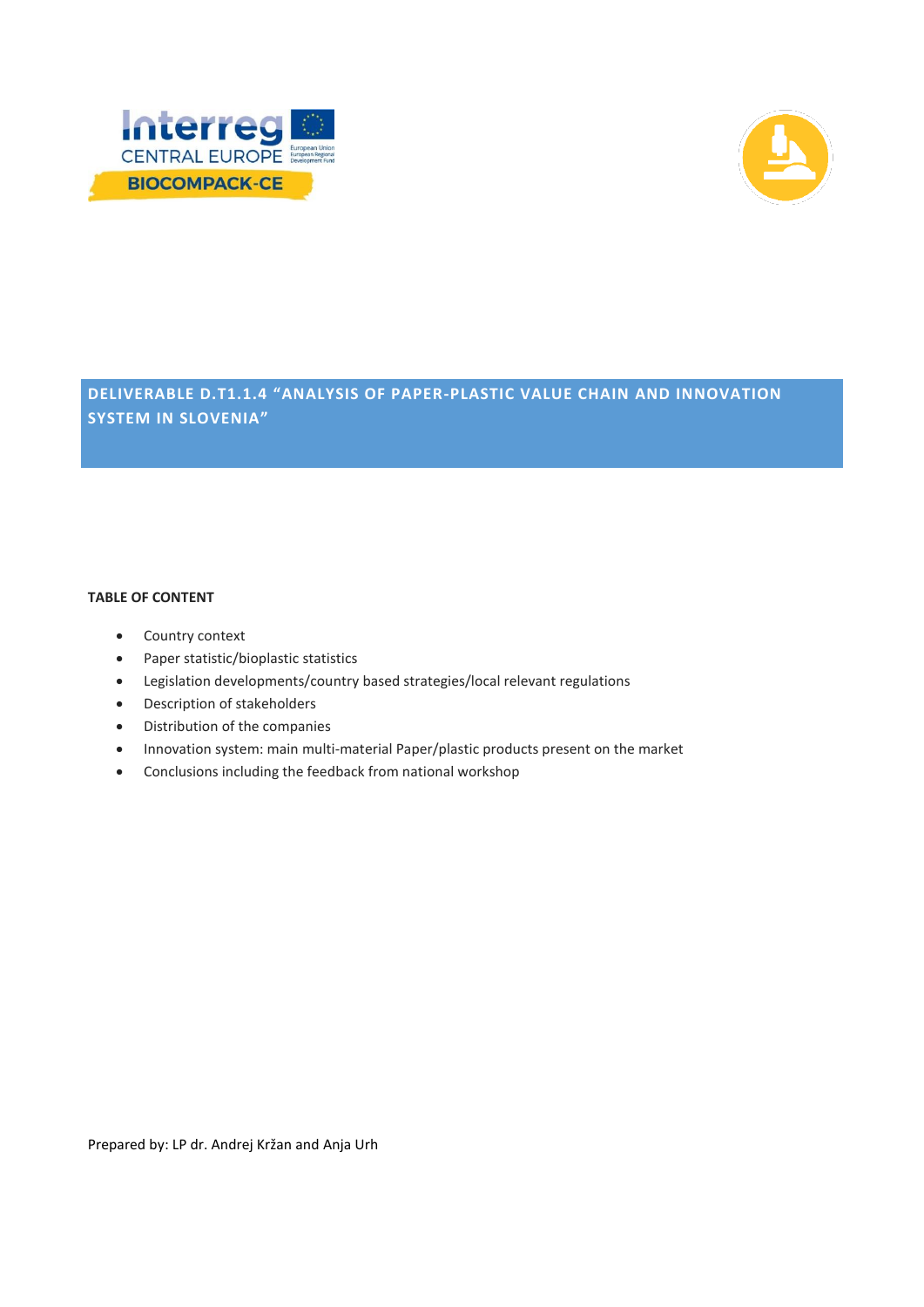#### **FOREWORD - COUNTRY CONTEXT**

Slovenia is a small country with a highly diversified economy, which is dominated by small and medium companies and a smaller number of large companies. Due to the small domestic market even medium companies, especially if operating in niches, export a significant part of their production. Slovenia's export is mainly oriented towards other EU countries, mainly Germany, Austria, Italy and France but also further afield. A consequence of high exports even in smaller enterprises are very active contacts with players in other economies, integration in international value chains and an understanding of sectoral trends. Exports of goods and services (% of GDP) in Slovenia was reported at 77.65 % in 2016.

Slovenia has a medium GDP among European countries which influences its cost basis. In 2017 our GDP was 43,000 million euros, which amountet to 20,815 euros per capita. The balance of trade was positive - it amounted to 4,181 million euros (9.7% of GDP) and contributed 1.3 percentage points to GDP growth. Exports of goods and services increased by 10.7% (compared to 6.4% in 2016), while imports of goods and services increased by 10.3% (compared to 6.6% in 2016). In 2017, prices of exported goods and services increased slightly less than prices of imported goods and services. Economic growth was also positively influenced by final consumption, which increased by 1.5%.

The most important goods producing segment in industrial sector is manufacturing, which accounts for 90% of total production. Main industries in Slovenia are the metal industry (18,4% of the value of sales of industrial products), chemical (12,2%), machine industry (12,2%), automotive industry (10,3%), food processing (8,9%) and electrical industry (8,3%).

Over the last 20 years Slovenian manufacturing has undergone a significant change. Inefficient enterprises were largely closed whereas mainly well established older companies or very gile new players with clear advantages now dominate. Petrol, the national fuel trader, remains the largest Slovenian company with 3.2 billion euros of sales. Slovenian pharma champion Krka created the highest profits with 102.8 million euros. The largest employer is the retailer Mercator, as the parent company within the group employed 8,901 people last year. Slovenia successfully follows guidelines of sustainable-oriented circular economy. A roadmap towards the circular economy in Slovenia is one of countries strategic development priorities closely tied to the Sustainable Development Goals and included in important national documents such as A Vision for Slovenia in 2050, Slovenian Development Strategy 2030 and Slovenia's Smart Specialisation Strategy. Following new guidelines for living well within ecological limits is showing as a positive trend at the waste management treatment and at an exploitation of secondary raw materials and as well at the competitiveness and innovation field.

We also successfully increased the usage of secondary raw materials instead of primary. Raw materials consumption, circling within the production process, increased from 5,9 % in 2010 to 8,4 % in 2014. Despite this trend there is still a lot to do in a field of promotion of actions within the waste quantities reduction and of promoting the re-use of waste and their return back to production processes.

Waste packaging represents a significant share of household waste. Statistisc show that the amount of packaging waste directly depends on the movement of GDP. The first significant decline in the total amount of waste packaging generated in Slovenia was observed at the beginning of economic crisis, when the quantities of packaging waste fell along with the GDP. The amount of packaging waste generated in Slovenia has been around 100 kg per capita per year in recent years. In 2014, a resident of Slovenia produced 102 kg of packaging waste, which is a few kilograms more than in the previous four years.

Complex packaging is produced by composing two or more materials (paper and plastic, a combination of paper, cardboard and different metals, etc.) to improve packaging properties, for example water, light and fat impermeability. Multilayer packaging material is produced by surface tratment (lacquering), by gluing, lamination or co-extrusion. With the development of complex packaging, new forms of packaging and new packaging systems emerged at the same time. There were 1047 tons of composite packaging generated in 2016 in Slovenia.

Multimaterial papers and products are the production domain of the paper value chain. Plastics converters do not produce such products. So the more important industry for this sector is the paper industry. Multimaterial products are mainly used in packaging, especially in retail (e.g. large quantities of windowed paper bags) and for food stuffs where they serve to display, protect and preserve the product. Other less specific and very varied products are also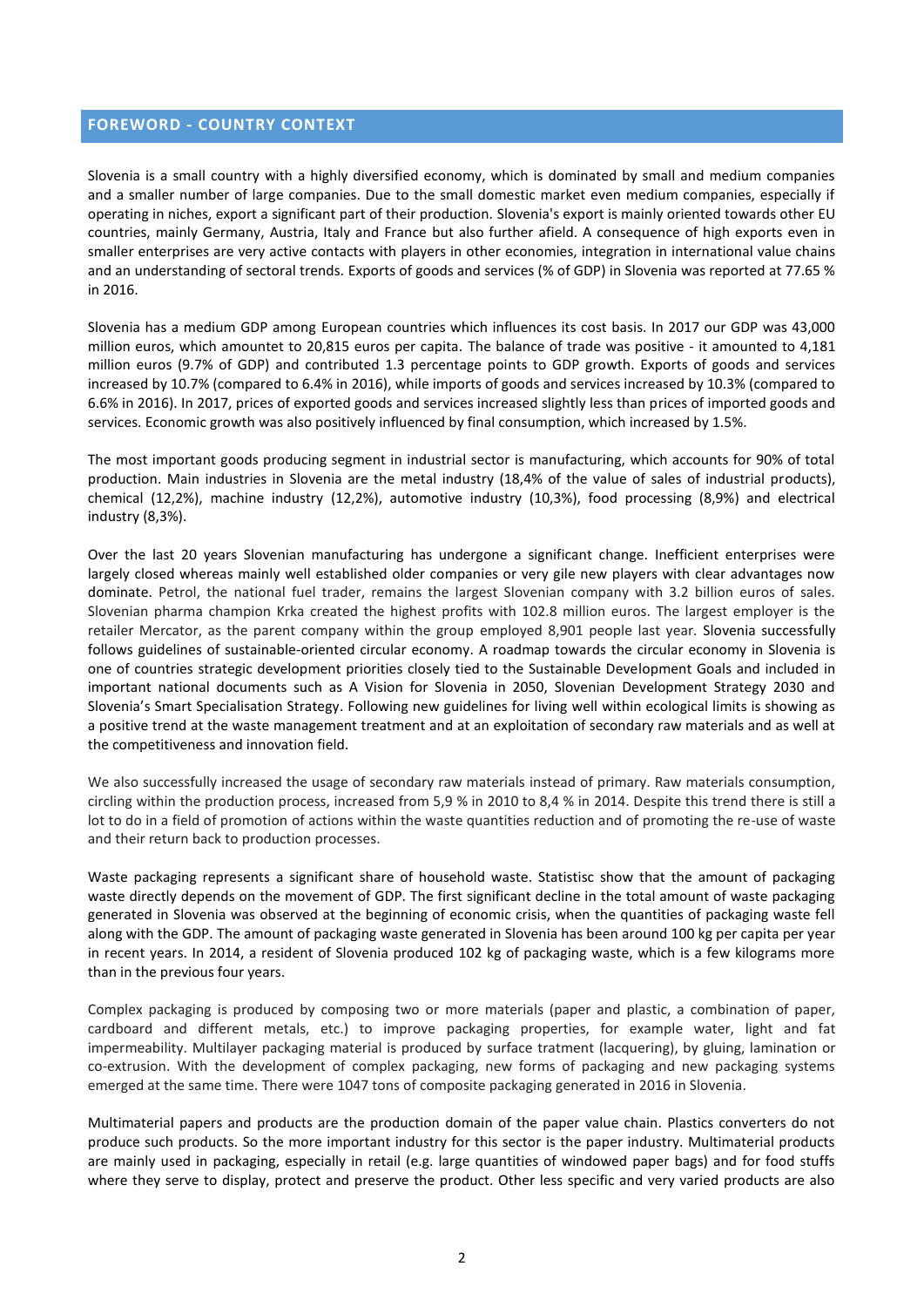packaged in combined materials (pharmaceuticals, batteries ...). Products mainly consist of laminated papers for print, packaging or other products and of packaging and other products with added barriers, windows, plastic envelopes etc.

Slovenian producers mainly specialize in laminated papers. Some of biggest manfactures on this field are Vipap Videm Krško, d.d., Količevo Karton, d.o.o. and Papirnica Vevče, d.o.o. The largest producer of multimaterial (windowed) bags is Dama, d.o.o., followed by Papirol, d.o.o. and Nova Kuverta, d.o.o., a sizeable producer of envelopes some of which contain windows.

Multimaterial packaging is routinely used by packers. The materials are mainly sourced from abroad, except for laminated papers and retail windowed bags taht are produced in Slovenia. The main considerations for the use of these materials are function and price. They are used primarly when the function (e.g. moisture barrier) is required or design (e.g. windows) is required. In our analysis we have not seen that environmnetal aspects such as recyclability or material efficiency was an important factor in choosing these materials.

To date only one example of an attempt to use sustainable alternatives in a company Žito, d.o.o., Ljubljana was recorded. The attempt was not successful as no suitable alternative was found (a major consideration was the price and the durability in terms of product storage time which would be reduced compared to conventional solutions).

From the survey carried out companies are open to new solutions if they can be offered (assuming that they are competitive with conventional solutions). On the other hand the Pulp and paper institute is conducting research in the use of biobased and biodegradable plastics such as PLA for pulp composites. The research has not yet been applied in practice. There is also research on packaging papers coated with biodegradable PLA available, made within Faculty of natural sciences and engineering.

Based on expert research and analysis the global packaging sales are projected to grow by 4% at an annual rate from 2013 to 2018. In those five years this market value will reach a value of approximatelly 840 billion euros. The global packaging market in divided into five main categories of materials – plastics, paper and board, glass, metal and wood. A vital role in packaging market evolving, play plastics and paper and board industry. The main packaging materials used in the world are flexible materials (36 %), paper and board (24 %) and rigid plastic materials (20 %). The most used types of packaging are bags and sachets.

The demand for flexible packaging (paper, plastic, complex/multi-layer materials) has greatly developed in the last decade, reaching the value of approximatelly 180 billion euros. It is projected to grow furthermore due to a higher demand largely in a field for packaged food, frozen foods and beverages.

While the raw material cost is one of the vital factors in determining the end products price, the fluctation in raw material prices is a mojour challenge to face with focusing on the global packaging market. The widening of the gap in the demand-supply in the last few years has led to a considerable increase in the price of raw materials. Any such increase in the price of raw materials increases the manufacturing cost of the packaging as well as reduces the profit margin of the vendors.

The growth of global packaging sales is being driven by a number of trends, depending on various geographical regions. A key social and market trends in Europe affecting the development of packaging economic market are the trends towards smaller households and accompanying rise in demand for more, smaller pack sizes, the increasing requirement for comfort among consumers, and the growing number of people interested in health and beauty products. An increase in living standards and personal dispute income in the developing regions encourage consumption across a broad range of products, with subsequent growth in demand for the goods packaging. One of the majour drivers of packaging market is also the global e-commerce market which is growing due to increased use of the internet in the emerging countries. The growth in the online retail sales has, for example, boosted the demand of packaging products for the safe products shipment. The ease of online shopping, has encouraged many customers to switch from the traditional shopping method to online shopping. Packaging market trends are focusing on sustainable packaging solutions, growing popularity of flexible and lightweight packaging, consolidation of the packaging market, improving product recyclability, optimizing packs for [ecommerce](https://www.smitherspira.com/industry-market-reports/packaging/the-future-of-e-commerce-packaging-to-2022) and on smart packaging solutions. Industry players have to work on merging and acquisitions across the value chains in order to strengthen their product diversity and network distribution.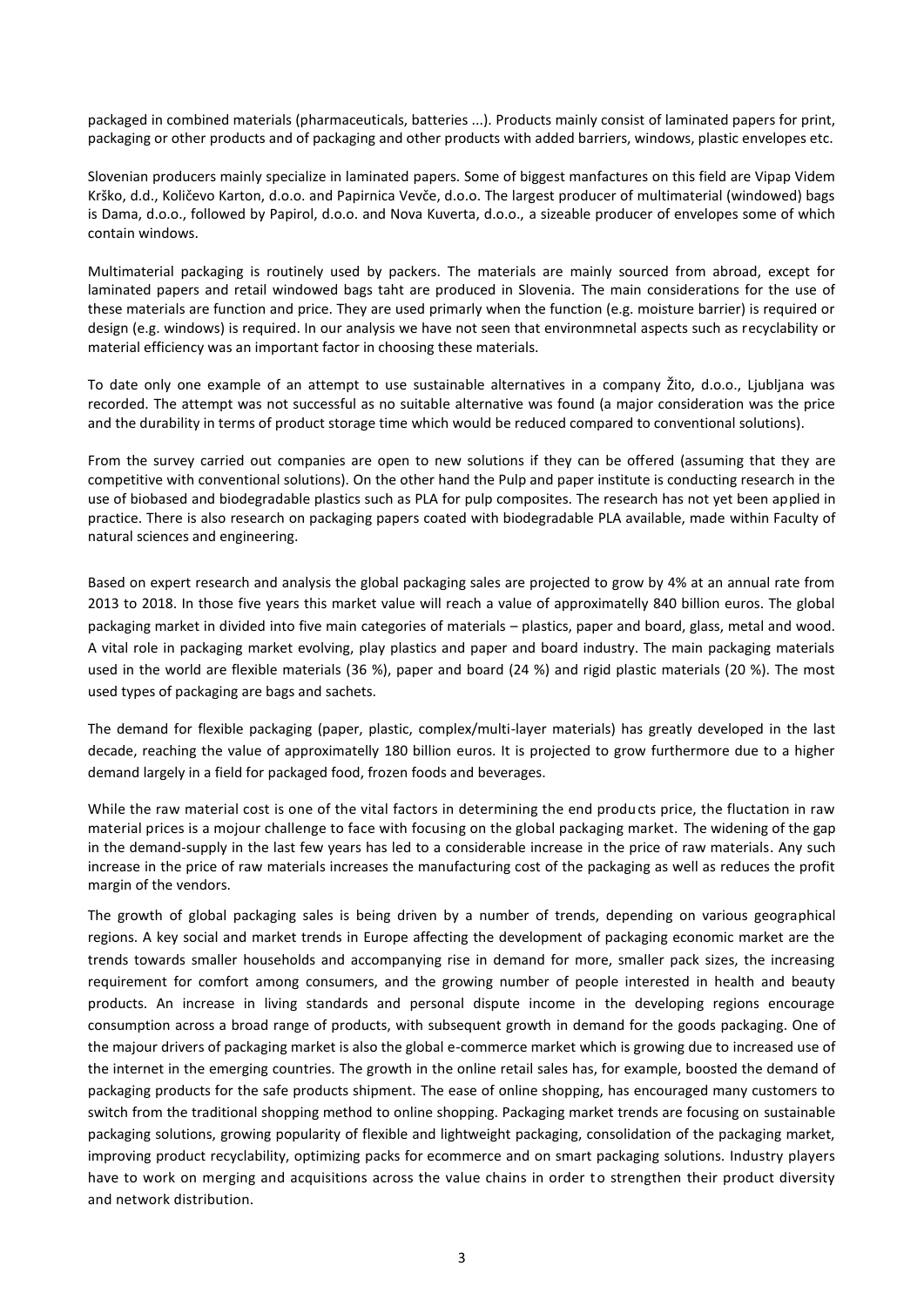Value chains are an integral part of strategic planning representing links between full range of activities that firms and workers do to bring a product from its conception to its end use and beyond. It refers to the full life cycle of a product or process, including material sourcing, production, designing, distribution/sales, consumption and collecting/ recycling/ recovery/ disposal procesess.

The packaging value chain includes various actors who in one way or another face packaging as manufacturers of packaging materials or additives, packers, industrial designers, retailers, packaging end users, waste collectors, waste managers and also users of the second raw materials. All the packaging value chain actors have to constantly monitor the new possibilities developed in a new materials and techniques field. All the Slovenian potential key-players involved in value chain are listed and described in D.T1.1.3.

# **ANALYSIS OF THE VALUE CHAIN IN SLOVENIA**

There is no actual existing raw material producers of bioplastics (this is the only missing actor in value chain in our country but it does not pose any problem due to possible imports) and just a small number of bioplastics packaging producers (no paper-bioplastics packaging producers) in Slovenia. There is no market developed for the paperbioplastic packaging products yet, nevertheless, it has a good potential to develop as demand for such products is rising. All the players involved in the value chain of the paper-bioplastic packaging are already well represented, the only question is, how and when they will get started with the above mentioned new products business and trading.



#### **Figure 1: BIOPLASTICS VALUE CHAIN STRUCTURE**

Following sections represents some recent data on sectors contributing to the paper-plastics packaging value chain helping us understand current situation and to outline the development opportunities related to bio-based packaging materials.

### PULP AND PAPER INDUSTRY AND PAPER CONVERTING SECTOR

Paper and paper converting industry belongs to the oldest, traditional industrial sectors in Slovenia. This industry is a role model of sustainable principles implemented in industrial activities, as it uses recoverable raw materials in its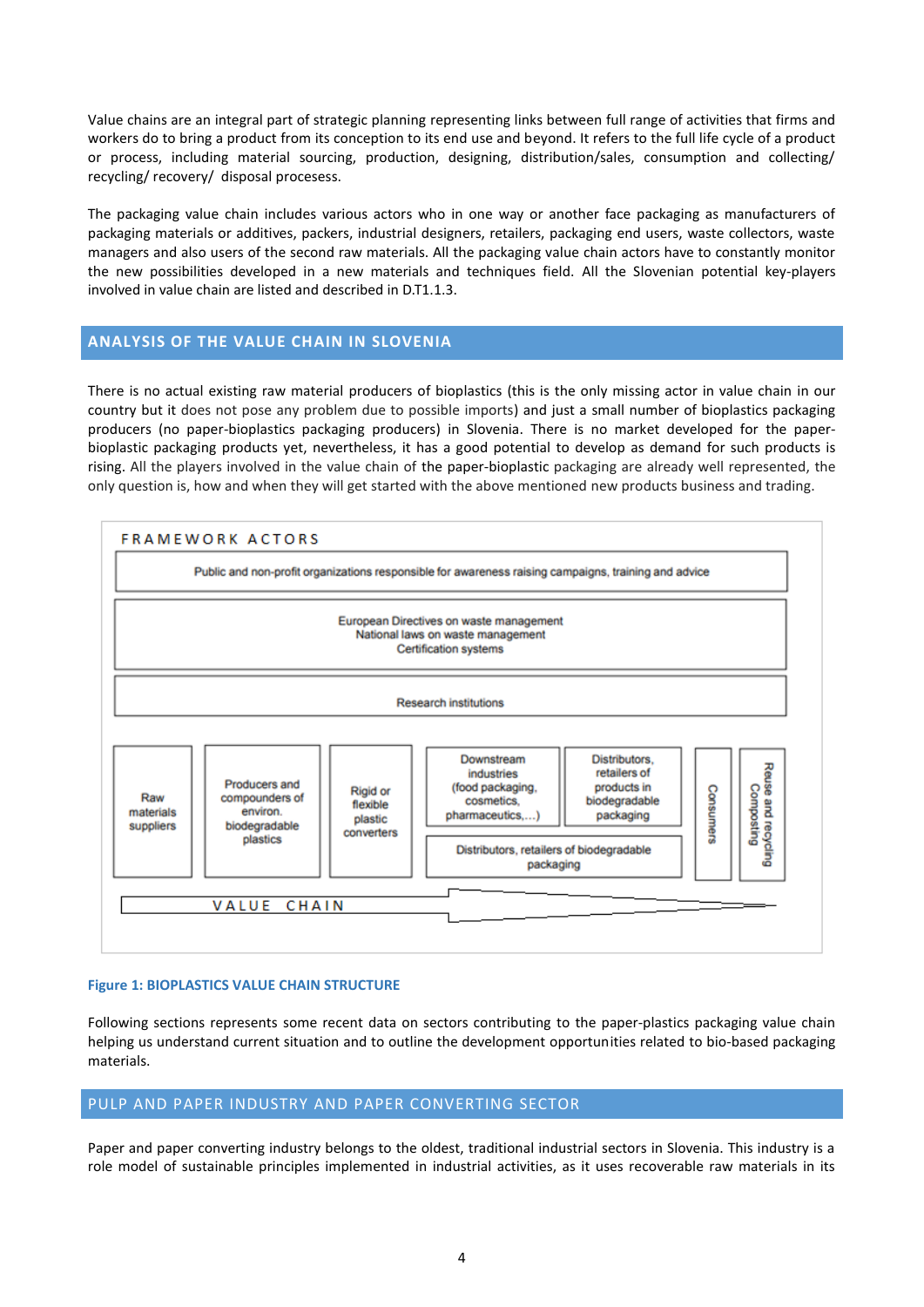modern, automated and environmentally sound production processess developed during many years of systematic work, and makes products recycled after use.

The Slovenian paper and paper converting industry comprises 114 companies, 6 of them are papermills. In total they generate 831,4 million euros of revenues, 41.396 euros of added value per employee, and they are reliable employers of 4.294 employees. The share of sales on foreign markets amounts to 72,7% (all figures refer to 2017). On average, paper industry generates 90,2 % of the revenue abroad while the paper processing industry generates approximately 39,4 % of the revenue abroad. Since the Slovenian paper industry is highly export oriented the main concern of the companies is to remain internationally competitive**.** 

Production covers packaging paper and board, graphic paper, sanitary and household paper and other paper and board products. Production of paper and board in 2017 was 747.469 tons of which 0,9 % specialty paper, 8,9 % tissue paper, 37,2 % graphic paper (20,7 % newsprint, 9,3 % uncoated graphics paper, 7,2 % coated graphics paper and board) and 53 % paper and board for packaging. The production of products covered in year 2016 was 225.000 tons of which 32 % board and corrugated board packaging, 26 % household, sanitary and tiulet, 20 % corrugated board, 4,4 % bags and other products. The paper and board consumption in Slovenia in 2013 was 425.000 tons which is 215 kg per capita (EU average is 162,5 kg).

The Slovenian paper industry covers the entire value chain from medium sized paper producers to final products and waste managers. This also includes products that combine paper and plastics. Main companies in Slovenia in the sector of production of paper and board are KOLIČEVO KARTON Proizvodnja kartona, d.o.o., Goričane, d.d., PAPIRNICA VEVČE, d.o.o. and VIPAP VIDEM KRŠKO, d.d. while in the production of board and corrugated board packaging the main company is DUROPACK-TESPACK Tovarna embalaže Brestanica, d.o.o. There is also many others, but much smaller. In the production of sanitary and household products from paper and board predominates Paloma, d.d. and in the production of office products from paper and board Muflon, d.o.o. and TCR Inpro, d.o.o.

The paper industry has a long tradition and is organized through The Paper and paper converting Industry Association (PPCIA) which serves as a joint meeting point and is also part of labour negotiations and an industry representative in dealing with government and policymakers. It is associated with the Chamber of commerce and industry of Slovenia (CCIS) which provides essential services for enterprises operating in Slovenia, and it is the ideal local partner for foreign investor.

Pulp and Paper Engineers and Technicians Association (DITP) organizes the annual international symposium. Together with the Pulp and Paper Institute (ICP) and the Chamber of Commerce and Industry it publishes the professional magazine twice a year. Each year, the association organizes visits for its members to paper and board mills (mainly in Europe) in order to provide additional information and give an opportunity for further education to the technical staff in Slovene paper mills. Pulp and Paper institute (ICP) is a central R&D partner of the paper industry. The institute is owned by the paper industry and is the focal point of research in this area. ICP is also very active at project works as well as training and education.

Graphical design at the Natural sciences faculty of the University of Ljubljana specializes in graphical and printing knowledge.

The University of Maribor has a specialized department (Faculty of Economics and Business) for environmental economics that focuses on packaging solutions and metrics for measuring sustainability of packaging.

# PLASTICS SECTOR

Many different types of polymers are grouped under the common term of 'plastics'. The specific polymer properties determine the possible applications of both virgin and recycled grades. The most suitable plastic materials for paperplastics packaging are polyethylene and polypropylene, which are also most widely used in food packaging. They both possess a special combination of properties including flexibility, strength, lightness, stability, moisture and chemical resistance, easy processability, recycling and reuse suitability.

The plastics industry in Slovenia is characterized by its fragmentation - a large number of small companies which amounts to a whole 91 % of all companies included in the sector. Nevertheless Slovenia is one of the leading countries in the world speaking about the quantity of plastics products per capita produced (165 kg per capita). At the same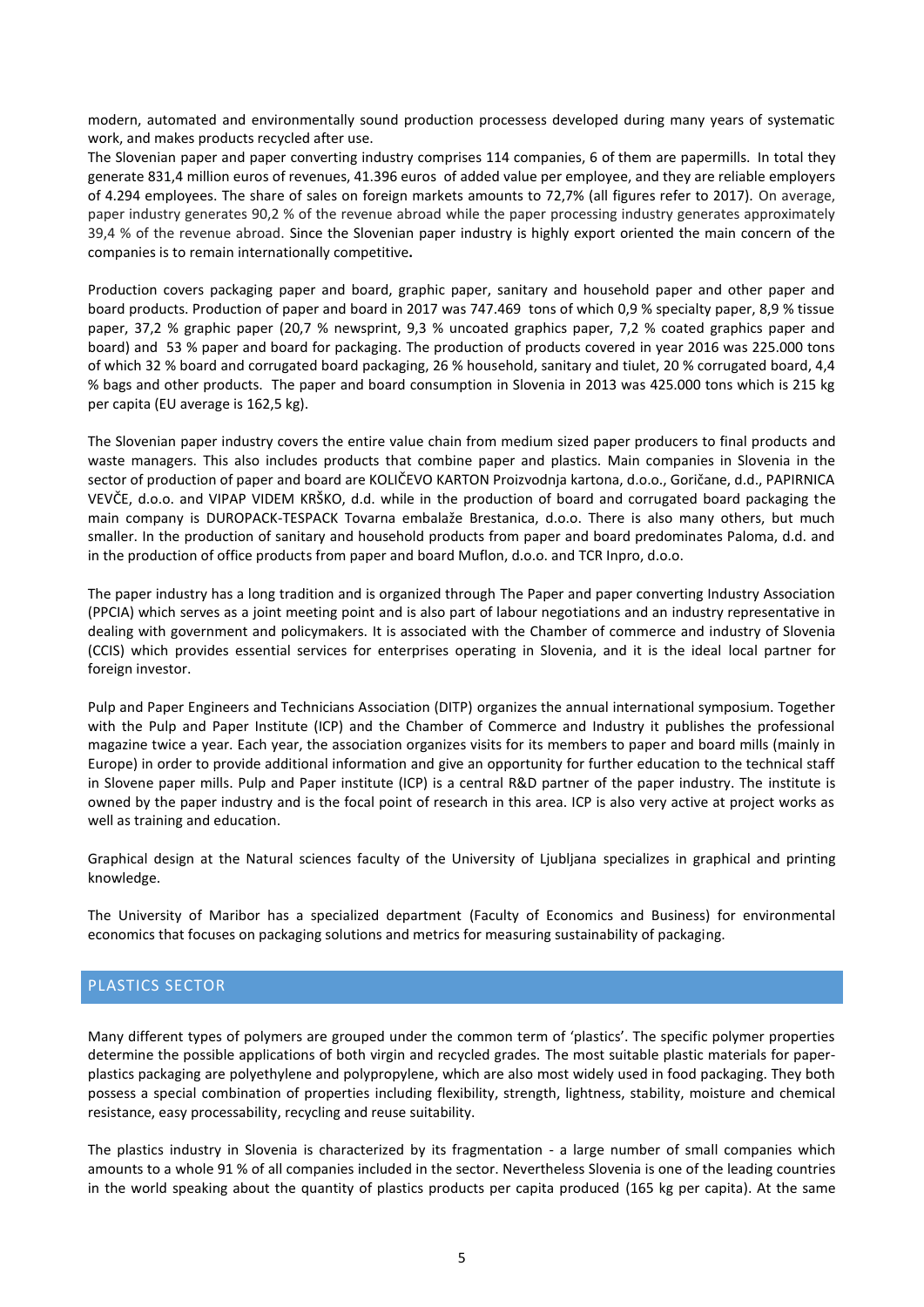time we are significantly lagging behind with the amount of separately collected and recycled plastic waste so we have to work on the proper handling of end-user residues and recycling.

Plastics industry has a very strong focus on plastics processing. Slovenia is the world's leader in the amount of processed plastics per capita. The average Slovenian consumes 60 kg of plastics annually.

Our plastic production is, due to a small domestic market and demand for plastic materials, export oriented, mainly towards Germany, Austria, Italy, Croatia and United Kingdom. A sizeable sector is packaging, for example plastic bags production. The plastic industry does not combine plastics with paper. As already mentioned this is a production domain of the paper value chain.

The economic importance of the production of plastics products in Slovenia is significant. The Slovenian plastics industry comprises 522 companies. In total they generate 1,49 billion euros of revenues, 39.961 euros of added value per employee, and they are reliable employers of 10.687 employees. Added value per employee is approximately 10% lower regarding the average in manufacturing. The share of sales on foreign markets amounts to 61,5% (all figures refer to 2017). On average, plastics industry generates 55% of the revenue abroad. The six larger European countries (Germany, Italy, France, Spain, United Kingdom, Poland) and the Benelux covered almost 80% of the European plastic demand in 2016.

To facilitate the identification and elimination of the problems which manufacturers and processors of plastics are facing with, Plastic and rubber section at Chamber of Commerce and Industry of Slovenia within The chemical industry association (GZS-ZKI) was established.

Within the Chamber of Commerce and Industry of Slovenia also Slovenian Plasttechnics Cluster was established in 2002. The cluster unites the most important companies and accompanying institutions in the plastic industry and is becoming an important Europen part of the global offer on high-demanding products/service of plasttechnics and integral solutions for the most demanding purchasers on the global market. The cluster companies master the most up-to-date technologies from the field of plastics remodelling, tool making and construction, laser and tool technologies. They also develop plastic products and offer service. The purpose of linking is to increase competition with uniting of developmental and marketing activities and exchange of knowledge and information.

The Slovenian association of most important companies and accompanying plastic industry institutions are trying to establish a better connection and organization in the so-called PolyRegion, which includes 115 companies from Slovenia and Austria. The project managed by the Faculty of polymer technology with partners, aims to improve cooperation and raise the competitiveness of enterprises, knowledge institutions and research institutions in the field of polymeric materials and technologies in cross-border cooperation between Slovenia and Austria.

### **BIOPLASTIC AND CONVERTING SECTOR**

Bioplastics represent about one percent of the arrround 320 million tonnes of plastics produced annually in Europe. That market is set to increase from 2.05 million tonnes in 2017 to approximately 2.44 million tonnes in 2022.

A share of 27% of the world production of bioplastics is produced in Europe, mostly from starch, and experimentally from whey and other renewable sources. The EkoPlastik d.o.o. is the only Slovenian company, distributing biodegradable polymers within the European Union. There is no manufacture of biopolymers in Slovenia, because there is no market for such products in our country yet. Some companies just processes bioplastics, making a few packaging products as biodegradable bags are. The latter is meaningful for us, knowing, there is available biodegradable foil in our country. There is also a company producing PLA (polylactic acid) bottles, but only for the purpose of export.

Biodegradable products are available for customers in most of the larger and better stocked markets and online in Slovenia. Companies as Piskar, d.o.o., Oberč, d.o.o. and Izdelava polietilenskih vrečk Mlakar Jože, s.p. are primarily various packaging manufacturers, who also includes bioplastic products in their offer, searching for new business opportunities. There is one for sure in bioplastics packaging market while the impact of numerous activities in Slovenia, concerning plastics environmental and human health, already results in increased knowledge and consequently interest and demand for this type of products. Bioplastics products sale rate in Slovenia is for now very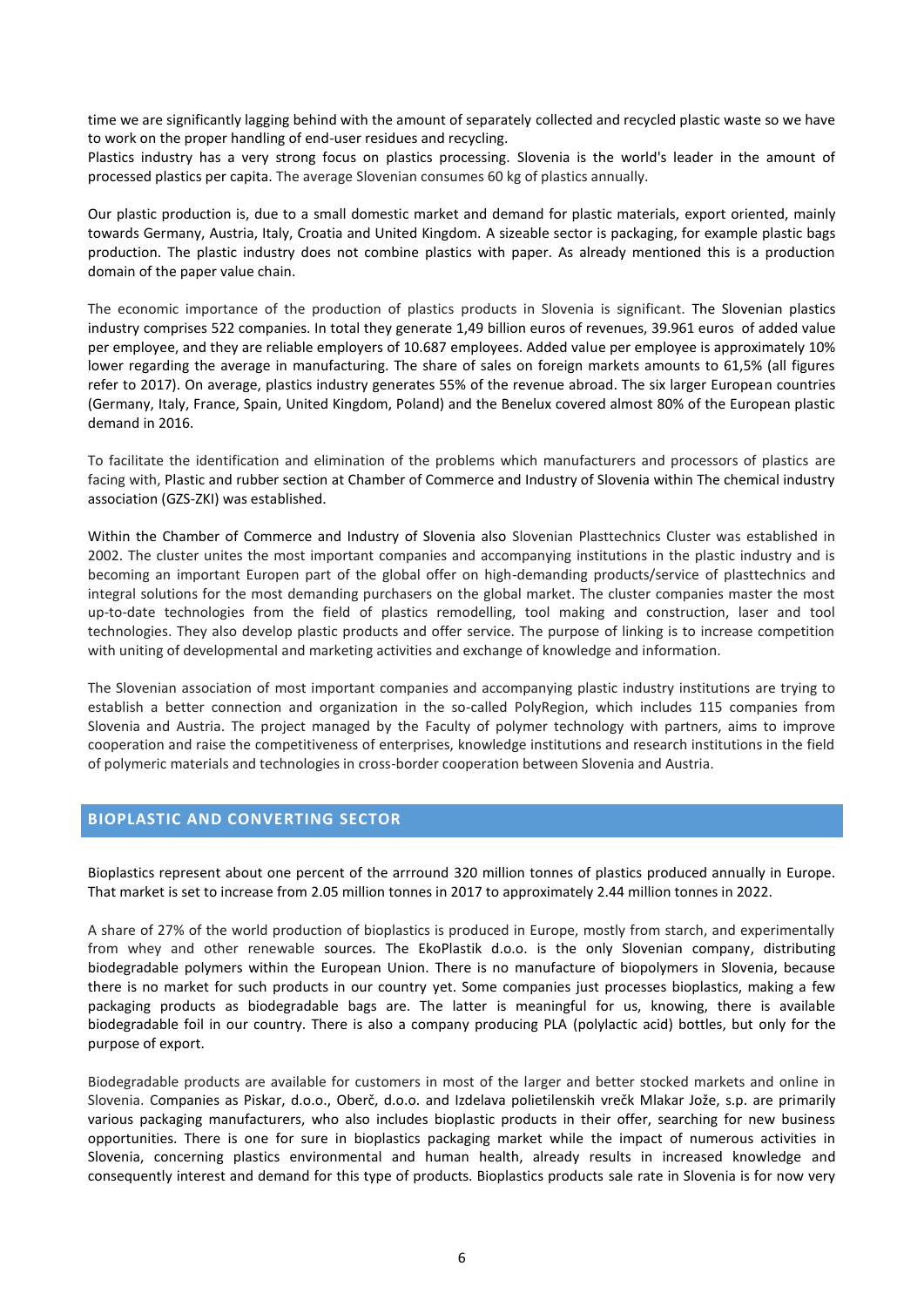modest, maybe also because the field of bioplastics use is presented only as a substitute for packaging. This field should be extended in purpouse of better sales.

### **RETAILERS**

The retail market in Slovenia consists of two sectors: retailers (large and small) and producers that use packaging or other products made form paper and bioplastics. The second group is dominated by food producers.

Large and small retailers at the moment do not use bioplastics or combined paper/bioplastics products. They offer bioplastic (compostable) bags in their stores. An exception of smaller users is under the guidance/ownership of the city of Ljubljana where a decission was made to use exclusively compostable bags (Ljubljana pharmacies, Ljubljana main food market and events organized by the city). This illustrates one possibility how to induce the use of more sustainable packaging or products.

Large retailers have expressed interest in using more sustainable packaging however the (higher) cost is normally a limiting factor. Producers that use combined paper/plastic packaging are a group with high potential for use of paper/bioplastic products. Especially in product lines for bio- eco- food products where they wish to complement the environmental product with sustainable packaging. Several attempts at finding such packaging have been mentioned however at the moment none are used commercially.

A third potential group of users are stores that offer take-away / fast food services that currently do not use compostable plastic products. The interested actors from trading field for the Biocompack-CE project are bakeries (Žito, d.o.o.) and mixed goods trading company Lidl Slovenia.

#### **CONSUMERS**

The environmental awareness among consumers is in the ascent and consequently also interest and the demand for environmentaly friendly products is growing. Understanding the importance of sustainable materials is expanding by the impact of numerous activities in Slovenia, concerning sustainable development and a good management development dictating that resources should be retained within the manufacturing and consumption cycles for as long as possible to retain the value of products, raw materials and material resources, and to minimize the production of waste. Changing patterns of consumption by improving the effectiveness of product use is a really important goal to reach. The abandoning of old consumption patterns is contributed to digitalization, cultural changes, changes in the value system, products new longer or easy to repair/reuse/modify designs, etc.

#### **COMPOSTING SECTOR**

Composting is the process of aerobic degradation of organic substance into CO2, water and compost while anaerobic decomposition process (in the absence of air) converts organic substance into CH4 and CO2 (biogas), traces of H2 and H2S, and cell biomass. Industrial composting is a process during which a conversion of biodegradable waste into stable, hygienised products that are further used in agriculture, takes place. This is why it is important that compostable plastics do not introduce toxic substances into compost.

The trend of composted bio-waste is directing to the increasing quantities. In 2017, 300.102 tons of waste were processed with composting and in biogas plants, which is, compared to the previous year, 15.188 tons more. The population sees bio-waste as a source of income by turning it into a new product with market potential. Such treatment of waste is extremely positive in the environmental sense, as it produces new usable raw materials and at the same time reduces the pressure on the waste landfills by disposal.

In Slovenia, there are 23 processors of biodegradable waste to compost that are registered and have an environmental permit compliant to Article 68 or 82 of the Environmental Protection Act. The biggest two processors of biological disposable wastes to compost are Kogal, d.o.o. and Snaga Javno podjetje, d.o.o. According to the period from 2012 to 2016 each year we produce more waste, but we are also more efficient in separate collection of municipal waste and in processing them. This is attributed to the increasing environmental awareness of the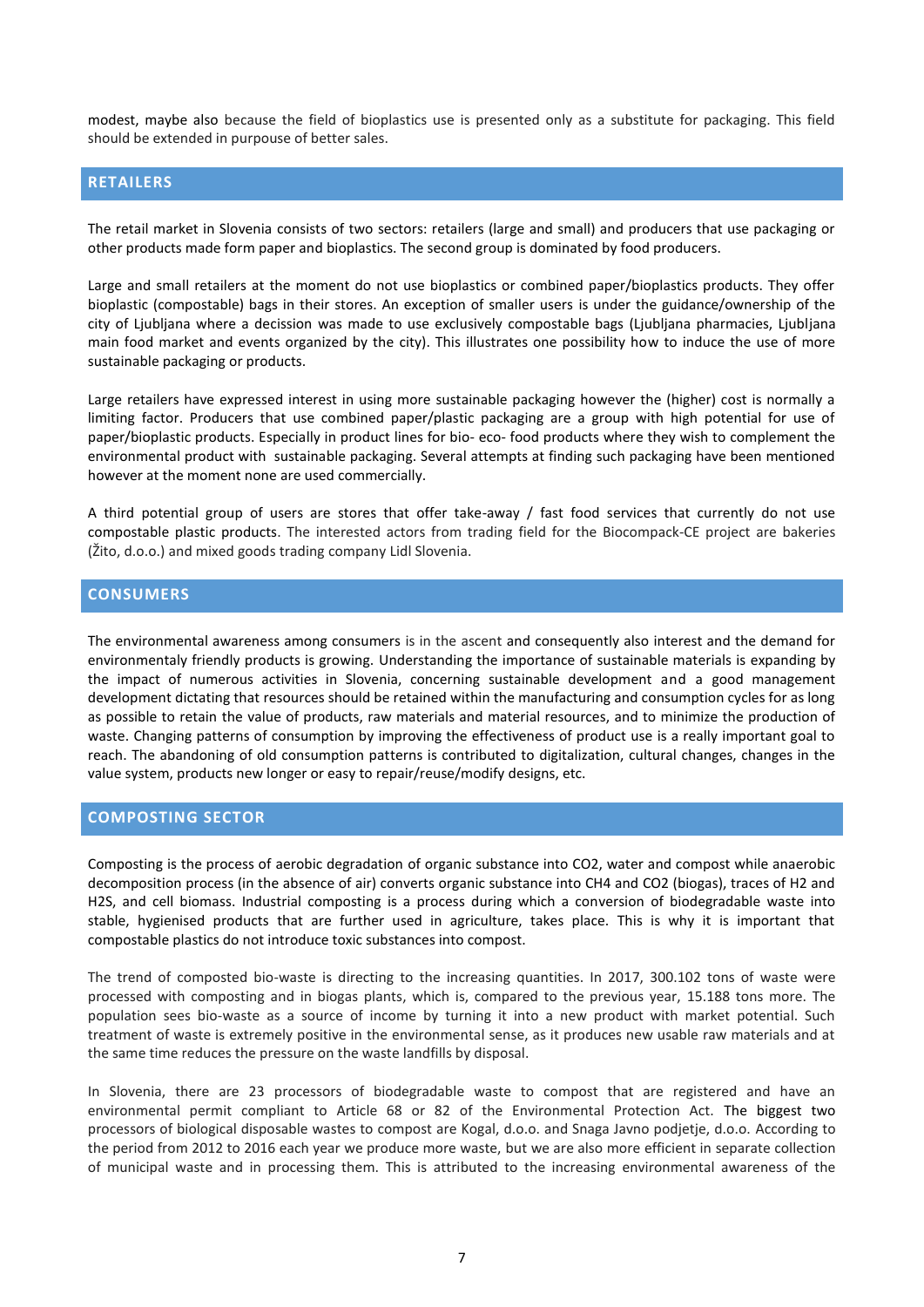population and the regulations, dictating separate collection of municipal waste fractions. The most common way of processing biodegradable waste is composting. In Slovenia 95% of biodegradable waste is composted.

Biogas plants (for instance Koto, d.o.o. and RCERO) treated 202.241 tons of waste in 2017, meanwhile the composting sector processed 97.860 tons of waste. Slovenian most important waste management facility is a Regional Waste Management Center (RCERO) located in Ljubljana, started operating at the end of 2015, bringing a long-term regulation of waste management issues for a one third of Slovenia. The key parts of the regional center are the three objects in which mechanical-biological treatment of waste takes place. In their reactors in the presence of bacteria, anaerobic fermentation takes place, producing compost from separately collected bio-waste. During fermentation, a lot of gas is generated, which is captured and used for electricity and heat production.



**Figure 2: Composting in Slovenia in 2012-2016**

### **RECYCLING**

To reduce our dependency on imported materials and to retain value within our domestic economy, we have to close the material loop, reaching it through successful waste collection and recycling. Slovenians are successful collecting municipal waste resulting in 67% of all municipal fractions sorted in 2016. But we are also successful when it comes to recycling, as the municipal waste recycling rate increased from 22,4 % in 2010 to 54 % in 2015 which is 9 percentage points more than in the EU-28 overall. Recycling of waste packaging increased by 6 % and reached 67 % in 2015. Recycled waste proportionis are showing the considerable efforts of the Slovenian economy investment into waste recycling and waste re-use processes.

The problematic materials that we currently can't suitably sort or recycle retain in cycles of use or processing, and this way inhibiting a successful progress of the domestic economy. Paper-plastics packaging products are also representing a recycling challenge, which further strengthens our projects goals.

In 2015 235.000 tons of paper were recovered and the recycling rate was estimated at 64 %. Slovenian largest paper recyclers are Vipap Videm Krško, d.d. and Količevo Karton, d.o.o.

The plastics products are made from a range of polymers and are highly customised and this diversity complicates the recycling process, making it more costly, and affect the quality and value of recycled plastic. Specific design choices, some of which are driven by marketing considerations can also negatively affect the value of recyclates. The market for recycled and innovative plastics is successfully established, with clear growth perspectives as more products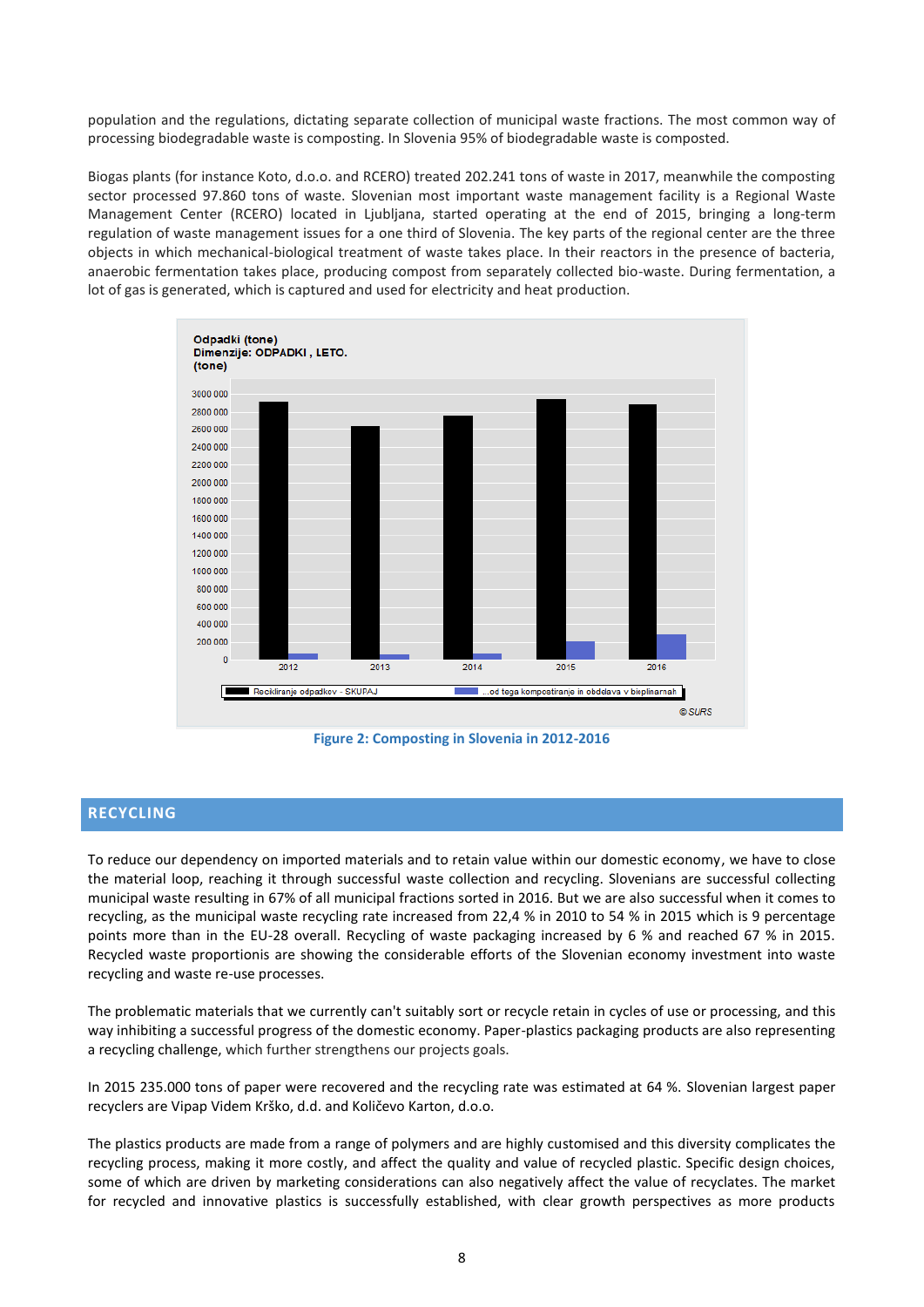incorporate some recycled content. Demand for recycled plastics in Europe has grown four-fold, providing a stable flow of revenues for recycling sector and job security for its growing workface. The leading company in the field of recycling plastic waste in Slovenia is Omaplast, d.o.o.which processes 20.000 tons of plastics packaging annually. There is also Plasta, d.o.o. and KBK, d.o.o. working in the same field as Omaplast, d.o.o.

### **LEGISLATION CONTEXT**

The field of packaging and packaging waste management in Slovenia is governed by the Environmental Protection Act (ZVO-1) and its regulations in line with the European guidelines. Efficient handling of packaging is provided by the Decree on packaging and packaging waste handling. The regulation prescribes rules on the packing and packaging of goods for taxable persons, and provides for ever greater shares of the processing of packaging waste. Companies placing packaging or packaged goods the first in the market of the Republic of Slovenia is responsible for the packaging waste handling. Taxpayers can transfer their obligations to the chosen waste management company, which ensures the collection and processing of packaging waste in accordance with environmental objectives.

According to the Decree on packaging and packaging waste handling, composite packaging is a packaging made up of different types of packaging material that can not be manually separated. The definition clearly links just to the laminated materials. Speaking of paper-plastics packaging, the subject of our research, we are able to separate both components manually, so this multimaterial group is not acknowledged in any specific regulation and its products come with no instructions as to their handling.

The only acknowledged regulation for multi-material packaging is the Article 4 of the mentioned decree, stating, that the waste composite is classified according to the type of packaging material which, depending on the mass, prevails in the individual composite. Paper-plastics products are by default or due to the larger mass of the paper portion routinely considered as paper packaging. One can assume that the portion that evades mixed waste enters the paper waste collection and only a smaller part is collected through packaging waste collection. This is also the information obtained from major waste management companies and a huge issue, that should be directed by the government policies. All the following regulations of related fields mentioned below plays an important role dictating trends for the paper-plastics packaging industry.

Bioplastics and packaging made of it have no specific regulations in Slovenia.

In Slovenia, the field of materials and articles for contact with food is covered by the Act Regulating the Sanitary Suitability of Foodstuff, Products and Materials Coming into Contact with Foodstuffs not mentioning neither bioplastics nor multi-material materials.

All the following regulations of related fields mentioned below plays an important role dictating trends for the paperplastics packaging industry.

The field of packaging and packaging waste management in Slovenia is governed by the Environmental Protection Act (ZVO-1) and its regulations. The main piece of legislation governing packaging and packaging waste in Europe is The EU [Packaging](http://ec.europa.eu/environment/waste/packaging_index.htm) and Packaging Waste Directive. The revision of the Packaging and Packaging Waste Directive occurred on 29 April 2015 with the adoption of Directive (EU) [2015/720](http://eur-lex.europa.eu/legal-content/EN/TXT/?uri=CELEX:32015L0720) of the European Parliament and of the Council amending Directive 94/62/EC as regards reducing the consumption of lightweight plastic carrier bags. Its domain is to specify measures on the consumption of such bags as the current levels of plastic carrier bags result in high levels of littering and an inefficient use of resources. Littering results in environmental pollution and aggravates the widespread problem of litter in water bodies, threatening aquatic eco-systems worldwide. The accumulation of plastics in the environment has also a negative impact on certain economic activities. Recycling rates of lightweight plastic carrier bags are very low and, due to a number of practical and economic difficulties, are not likely to reach significant levels in the near future. In accordance with the above mentioned EU Directive, also Slovenian legislation needed to revise our Decree on packaging and packaging waste handling. In July 2017 Slovenian government revised some decree articles, among others also the one, directing the environmental objective of consumption of carrier plastic bags. It dictates that the annual consumption level of light plastic carrier bags may be up to 40 light plastic carrying bags per person and also to ensure (the distributer) that plastic carrying bags at the point of sale of goods or articles are not available to consumers for free.